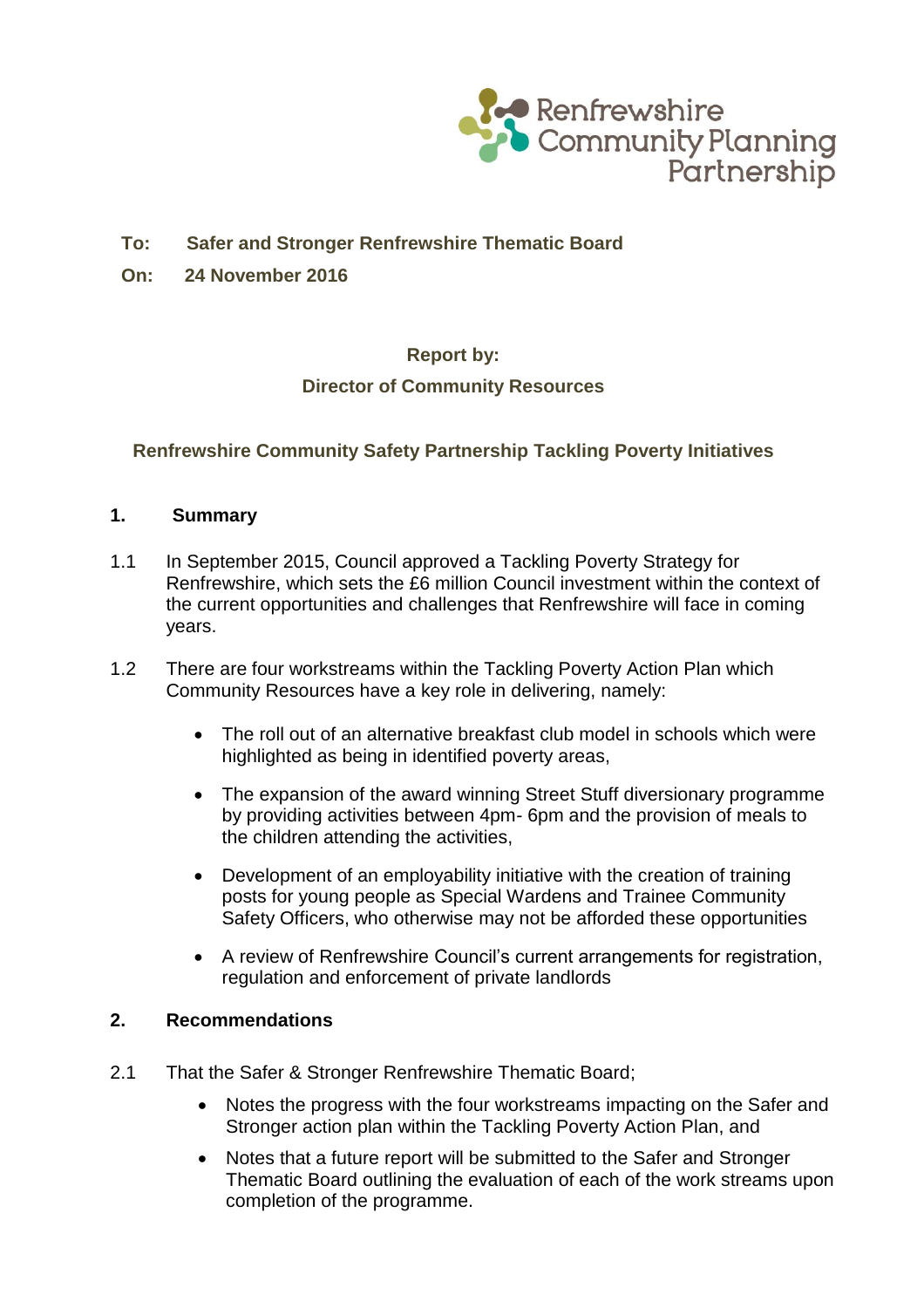

# **3. Background**

3.1 As part of the £6 million Renfrewshire Council investment within the Tackling Poverty Strategy, over £600,000 has been allocated to four workstreams within Community Resources with a summary of each workstream provided below.

# **Alternative Breakfast Club Model (£120,000)**

- 3.2 A Tackling Poverty submission was made to expand the Families First Strategy by introducing a new model of breakfast club provision for the start of the school day. The objectives were to:
	- Increase engagement with parents and children in areas of identified poverty, and
	- Improve knowledge of food to young people and the impact it can have on their health and well-being.
- 3.3 The initial roll out of the programme focused on delivering the alternative breakfast club model in 4 Primary Schools (St David's, Cochrane Castle, Gallowhill and St Catherine's). Since the initial roll out the success of the project has resulted in the model being rolled out to a further 6 schools – Castlehead High School, St Mary's Primary School, St Margaret's Primary School, West Primary School, Brediland Primary School and Our Lady of the Peace School. Additional funding of £20,000 was allocated from the tackling poverty programme to support the inclusion of Castlehead High School in the programme following a request from the Head Teacher.
- 3.4 The initial feedback from teachers and parents highlights that this project has been a remarkable success with formal evaluation now taking place in order to establish how this can be sustained.

### **Expanded Street Stuff Programme (£250,000)**

- 3.5 Street Stuff is a youth engagement programme which seeks to interact with children and young people in their own communities, through the deployment of mobile resources, including football pitches, youth buses and other facilities with various equipment (games consoles, dance mats, exercise equipment) to areas where low level offending and anti-social behaviour is taking place. Street Stuff is staffed by professional coaches who are employed by St Mirren Football Club.
- 3.6 The objectives of this workstream were to:
	- Improve social inclusion and access to facilities to those children in poverty areas, who otherwise would not be able to experience the services provided by the programme,
	- Provide education around healthy eating and healthy lifestyles, and
	- Deploy activities in areas of need to increase positive destinations for young people.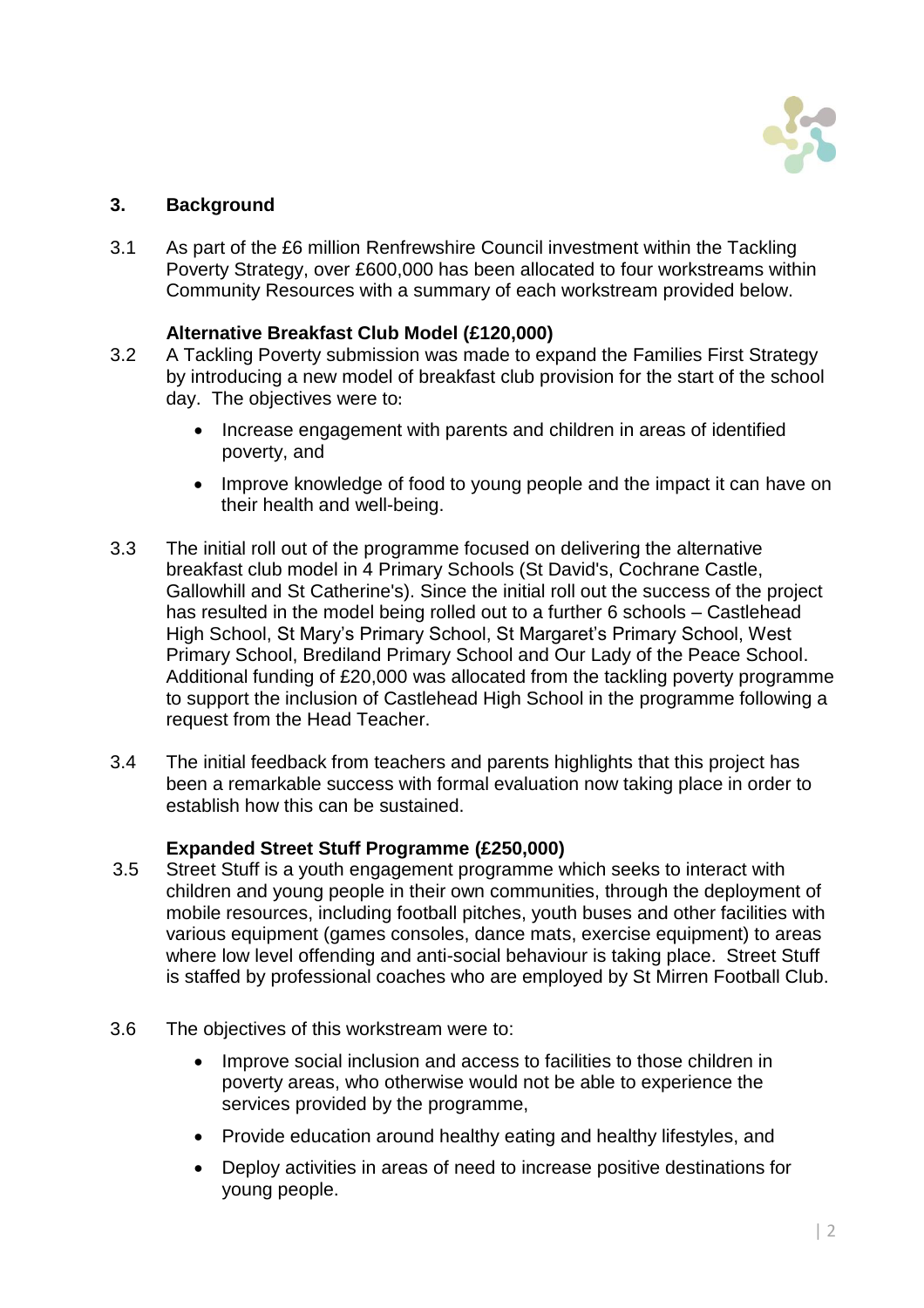

- 3.7 As part of the expanded programme, sessions have been delivered between 3.30pm and 6.00pm across all five Local Area Committee areas. Since the introduction of the expanded programme in October 2015 there have been almost 40,000 attendances at the overall programme, 27,000 in the first six months of the 2016/17 financial year.
- 3.8 The tackling poverty funding also allowed for the introduction of a further 4 street stuff buses as well as a number of additional sessions, to expand the Street Stuff offer. Three of the buses are now in operation across the area with the fourth bus due by the end of November bringing the total number of buses in the programme to 5. The buses provide greater flexibility to the programme to take the activities into the areas where they are required, whilst also providing additional facilities such as gaming and cultural activities to further enhance the range of activities provided.

### **Employability Initiative (£135,000)**

- 3.9 The creation of a number of Special Wardens and trainee Community Safety Officer posts for young people provides employment and training for a number of people who otherwise would not be afforded the opportunity of work experience within this area.
- 3.10 The objectives of the workstream were to:
	- Provide employability opportunities to support community safety in key locations,
	- Equip young people and prepare them for future long term employment opportunities which may arise,
	- Provide the successful candidates with on the job training and experience in a range of activities, including dealing with members of the public and better understanding the close links between poverty and low level antisocial behaviour.
- 3.11 The programme has successfully recruited 7 Special Wardens and 4 trainee Community Safety Officers. All trainees have made a positive contribution to tackling anti-social behaviour and have undertaken wide ranging training and CV building activities which will equip them for future long term employment.
- 3.12 Two of the trainee Community Safety Officers started within the CCTV and centre and had early success in assisting Police Scotland with a theft and firearm offence which both led to arrests. The training given will allow opportunities for the trainees moving forward.
- 3.13 4 of the trainees have been placed within the Street Stuff programme and the expanded programme has allowed them to get a full range of training opportunities to develop their skills in particular working with young people. This